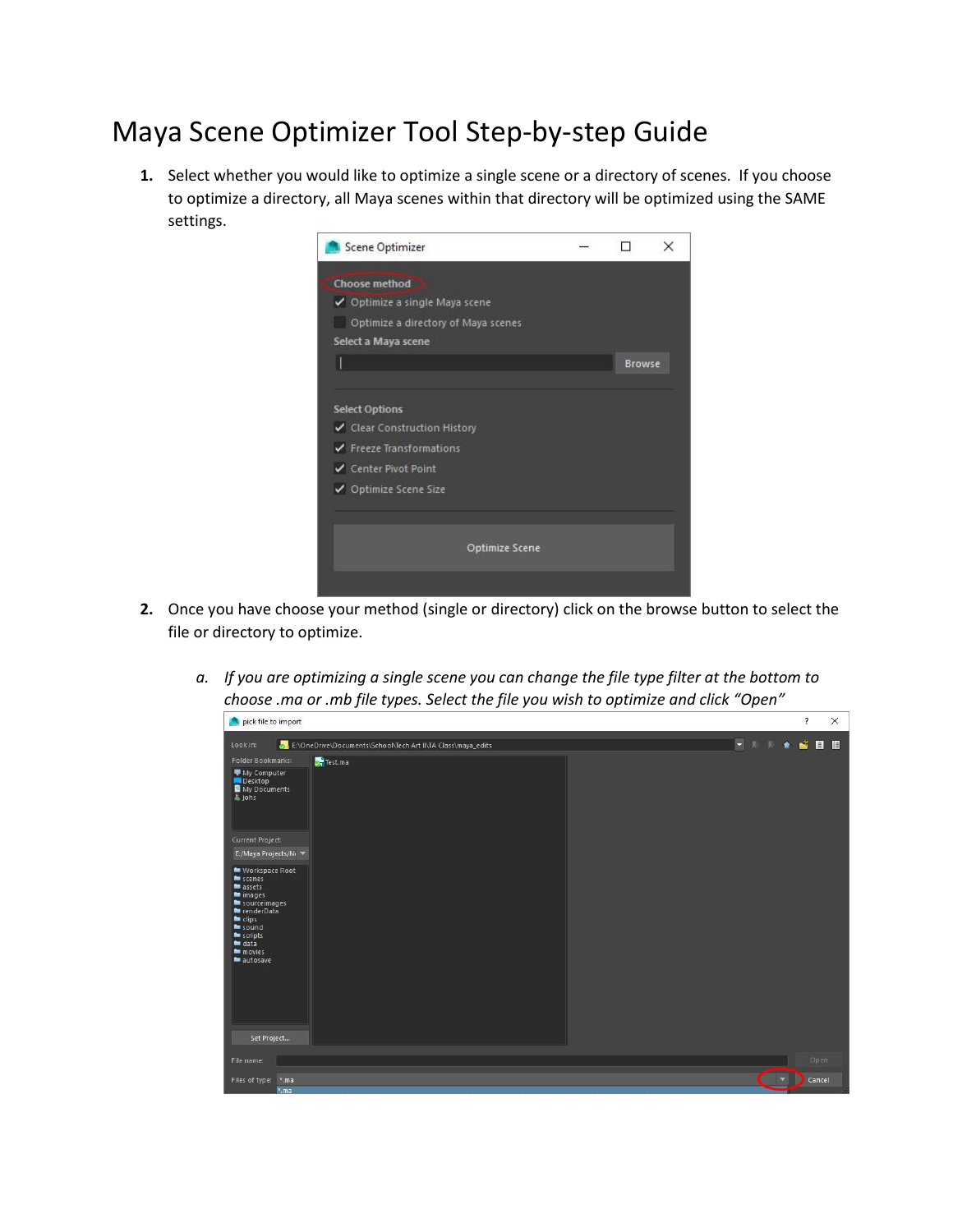*b. If you are selecting a directory click on the directory you would like to optimize then click the "Save" button in the lower right to continue.* 

| -<br>pick directory to open                                                                                                                                                                                                                                                                                                                                                                                                           |                      |                |                          |   | $\overline{?}$ |      | X |
|---------------------------------------------------------------------------------------------------------------------------------------------------------------------------------------------------------------------------------------------------------------------------------------------------------------------------------------------------------------------------------------------------------------------------------------|----------------------|----------------|--------------------------|---|----------------|------|---|
| E:\OneDrive\Documents\School\Tech Art II\TA Class<br>Look in:                                                                                                                                                                                                                                                                                                                                                                         | $\blacktriangledown$ | R <sub>c</sub> |                          | ٠ | SEE            |      |   |
| <b>Folder Bookmarks:</b><br>icons<br>maya_edits<br>My Computer<br>Desktop<br>Maya Test Directory<br>My Documents<br>PREFS_PATH<br>b johs<br>projects<br>python<br>scripts<br>shelves<br>Current Project:<br>E:/Maya Projects/N⊢ ▼<br>Workspace Root<br>scenes<br>assets<br>mimages<br>sourceimages<br>renderData<br>$\blacksquare$ clips<br>$\blacksquare$ sound<br><b>Muscripts</b><br>$=$ data<br>movies<br>autosave<br>Set Project |                      |                |                          |   |                |      |   |
| Directory:<br>Maya Test Directory                                                                                                                                                                                                                                                                                                                                                                                                     |                      |                |                          |   |                | Save |   |
| Files of type: Directory                                                                                                                                                                                                                                                                                                                                                                                                              |                      |                | $\overline{\phantom{a}}$ |   | Cancel         |      |   |

**3.** Once you have selected a scene or directory to optimize select which options you would like the script to apply to your scene(s). You can Clear Construction History, Freeze Transformations, Center Pivot Points, and Optimize Scene Size.

| Choose method<br>✔ Optimize a single Maya scene<br>Optimize a directory of Maya scenes<br>Select a Maya scene<br>\OneDrive\Documents\School\Tech Art II\TA Class\Test.ma<br><b>Select Options</b><br>✔ Clear Construction History<br>✔ Freeze Transformations<br>Center Pivot Point<br>✔ Optimize Scene Size |               |
|--------------------------------------------------------------------------------------------------------------------------------------------------------------------------------------------------------------------------------------------------------------------------------------------------------------|---------------|
|                                                                                                                                                                                                                                                                                                              |               |
|                                                                                                                                                                                                                                                                                                              |               |
|                                                                                                                                                                                                                                                                                                              |               |
|                                                                                                                                                                                                                                                                                                              |               |
|                                                                                                                                                                                                                                                                                                              | <b>Browse</b> |
|                                                                                                                                                                                                                                                                                                              |               |
|                                                                                                                                                                                                                                                                                                              |               |
|                                                                                                                                                                                                                                                                                                              |               |
|                                                                                                                                                                                                                                                                                                              |               |
|                                                                                                                                                                                                                                                                                                              |               |
|                                                                                                                                                                                                                                                                                                              |               |
|                                                                                                                                                                                                                                                                                                              |               |
|                                                                                                                                                                                                                                                                                                              |               |
| Optimize Scene                                                                                                                                                                                                                                                                                               |               |
|                                                                                                                                                                                                                                                                                                              |               |